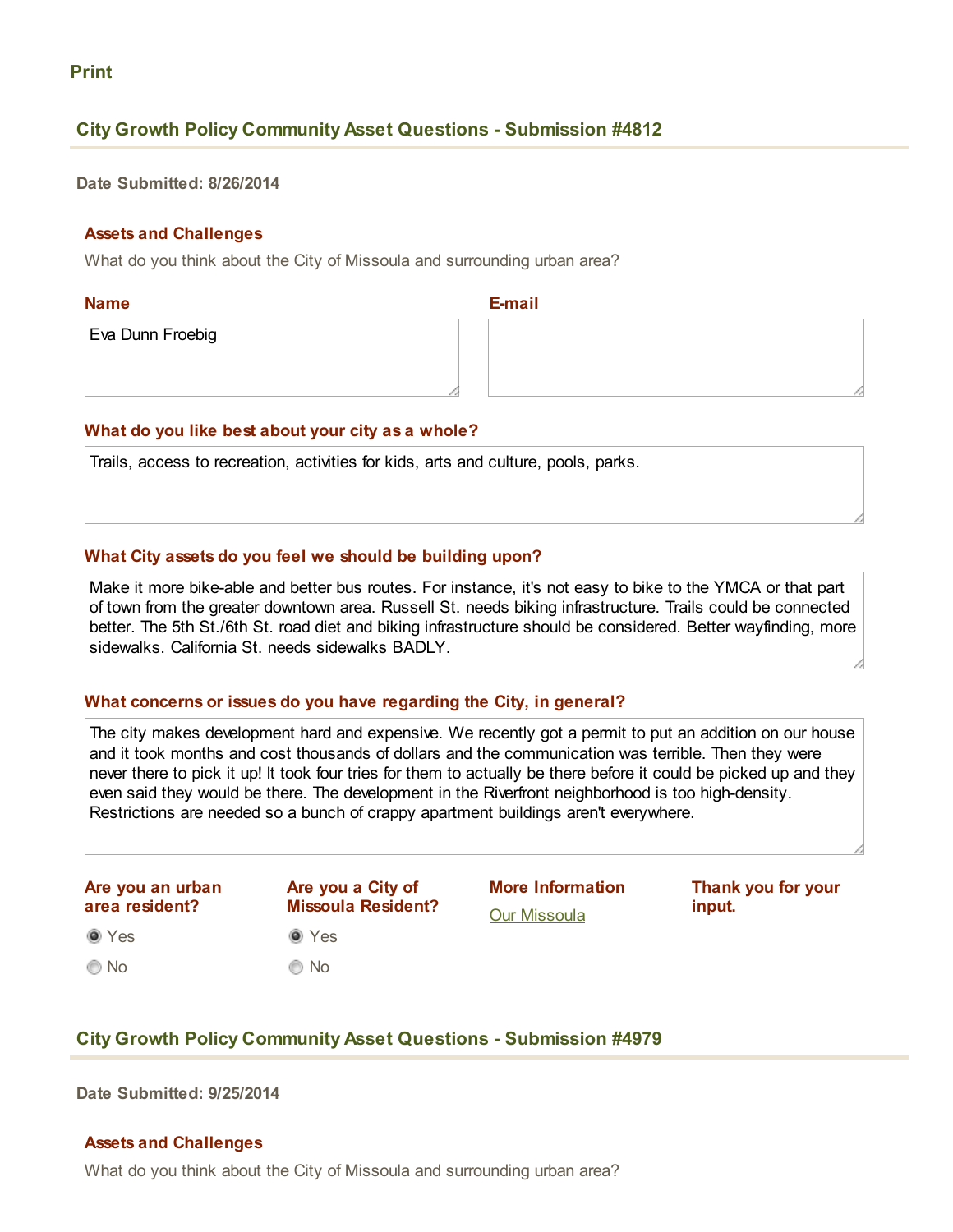#### Name

Jennifer Straughan

## E-mail

# What do you like best about your city as a whole?

## What City assets do you feel we should be building upon?

Outdoor assets, sports, events

## What concerns or issues do you have regarding the City, in general?

The huge disparity between cost of living and income.

Yes © No Are you an urban area resident? Yes © No Are you a City of Missoula Resident? More Information [Our Missoula](http://www.ci.missoula.mt.us/1748/Our-Missoula) Thank you for your input.

# **City Growth Policy Community Asset Questions - Submission #4990**

Date Submitted: 9/29/2014

#### Assets and Challenges

What do you think about the City of Missoula and surrounding urban area?

#### Name

E-mail

Patricia A Hogan

# What do you like best about your city as a whole?

The people, their open-heartedness and generosity. They clearly love their town.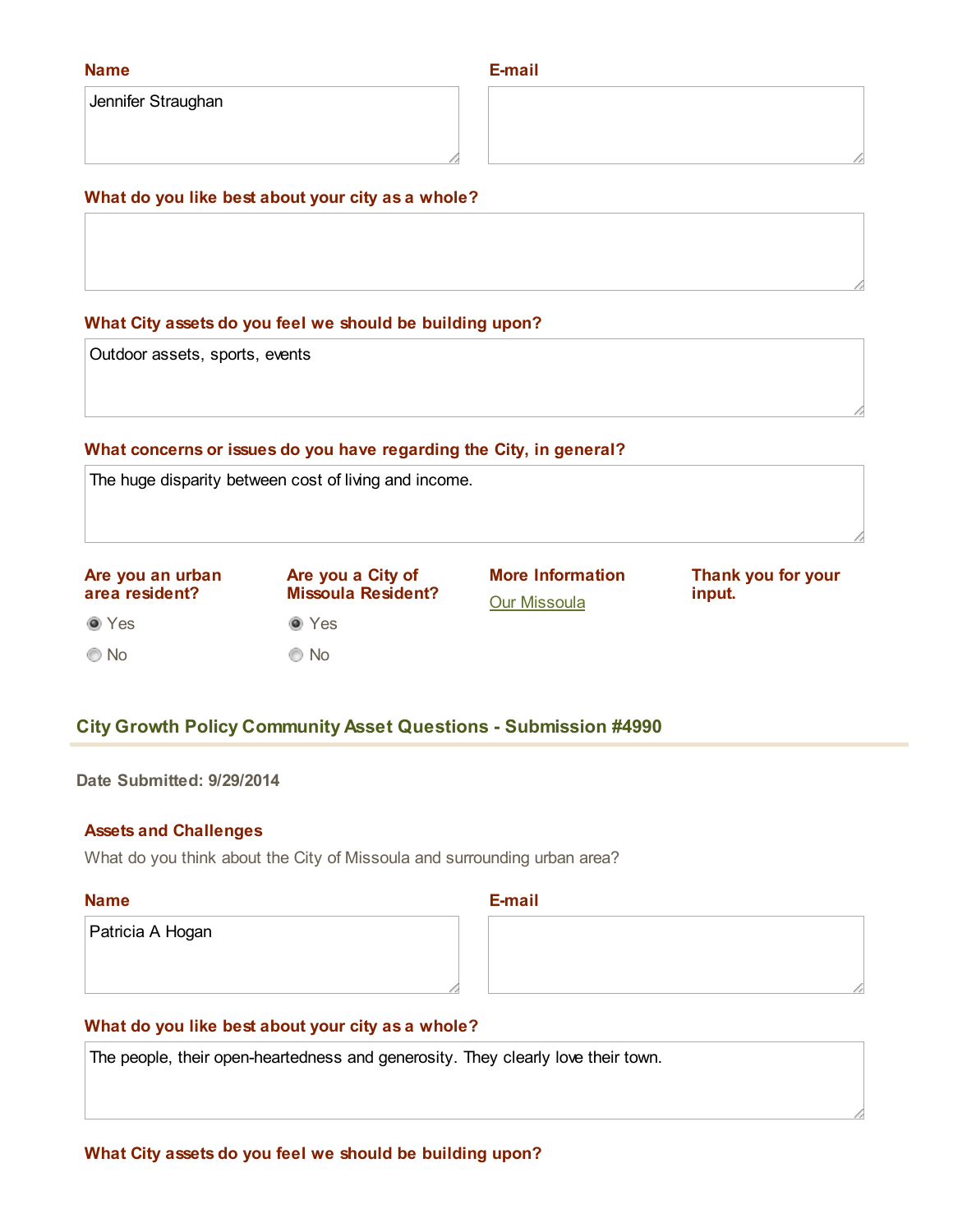That sense of loving it here, and welcoming quests. More amenities for non-vehicular traffic, such as sidewalks, small parks, bus service.

## What concerns or issues do you have regarding the City, in general?

Affordable housing is scarce. We can use more opportunities for seniors to interact with the rest of the community in volunteer activities. We have a lot to offer. things like Writing Coaches of Missoula.

| Are you an urban<br>area resident? | Are you a City of<br><b>Missoula Resident?</b> | <b>More Information</b><br><b>Our Missoula</b> | Thank you for your<br>input. |
|------------------------------------|------------------------------------------------|------------------------------------------------|------------------------------|
| ◉ Yes                              | $\bullet$ Yes                                  |                                                |                              |
| $\odot$ No                         | $\odot$ No                                     |                                                |                              |

# **City Growth Policy Community Asset Questions - Submission #4996**

## Date Submitted: 9/30/2014

## Assets and Challenges

What do you think about the City of Missoula and surrounding urban area?

#### Name

#### **E-mail**

John

#### What do you like best about your city as a whole?

I like the natural beauty of our area. I like the people of the area for the most part as they want to be involved and active.

#### What City assets do you feel we should be building upon?

It may be time to hold the line on spending as some important issues play out. (water)

#### What concerns or issues do you have regarding the City, in general?

the city living within the budget. prioritizing for what residents need more than small group wants.

## Are you an urban area resident?

Are you a City of Missoula Resident? More Information Our [Missoula](http://www.ci.missoula.mt.us/1748/Our-Missoula)

Thank you for your input.

**O** Yes